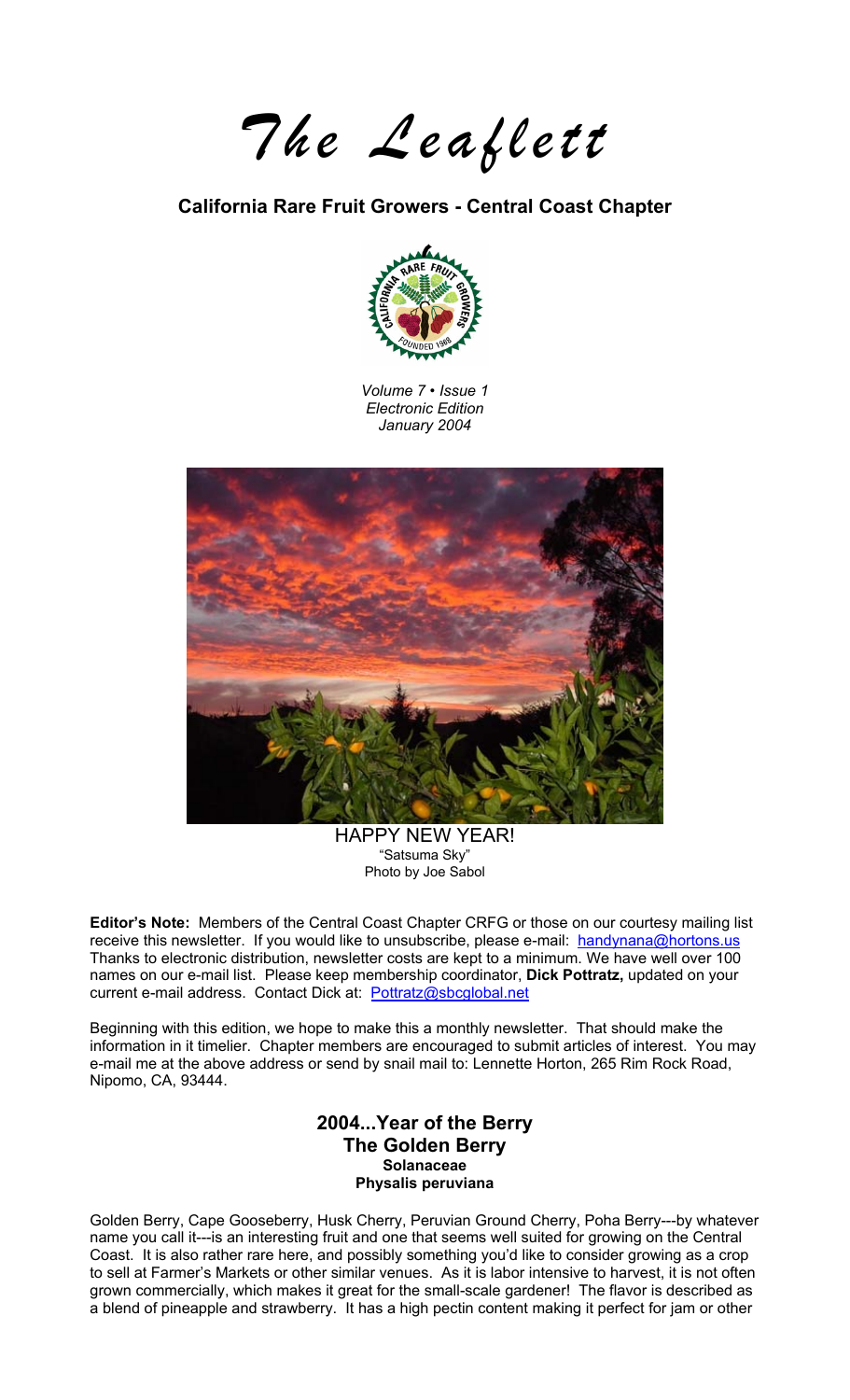preserves. It is also delicious eaten fresh or added to salads. Pie is another appetizing alternative method of preparing them. How about trying these beautiful little gems dipped in chocolate? Oh, yum! Besides being tasty, it is high in Vitamin C and A.

**Description:** The plant has heart-shaped, velvety, sage green leaves about 6 inches long. It bears star-shaped, slightly bell like, yellow flowers with a purple blotch in the center and with a large calyx behind. Fruit forms in the calyx and can take 70-80 days to mature. The ripe fruit is a lovely, waxy, orange ball, encased in a straw-colored calyx. Mature fruit falls from the plant and finishes ripening on the ground or it can be picked when orange and dried on trays. It may take some experience for you to learn when the fruit is really ripe, but properly cared for, it can last for some months. (**Unripe** fruit may be poisonous to some people, as are ingested leaves and stems. Remember, this plant is a close relative of the tomato and the potato—part of the nightshade family!)

**Propagation and Growing:** The best plants come from seed, which should be planted in early winter and protected from frost until they are set out in their permanent location. High humidity is required for good germination. Plants can also be air layered or rooted from cuttings, but the seedgrown plants seem to be more vigorous. They are self-pollinating, but do benefit from occasional water spraying or shaking of the plant. A growing area that is in full-sun, yet protected from the wind, well-drained soil, and plenty of water seem to be the plant's main needs. Higher yields are produced where no fertilizer is added. If the soil is too rich the plant will put on plenty of leafy growth, but very little fruit. The plants are frost tender and are killed at temperatures of about 30° F. Protected from frost, they are short-lived (3-years) perennials.

**Pests and Diseases:** About the only bad news regarding this plant is that the Golden Berry is bothered by several diseases, including powdery mildew (just like tomatoes). The plants can be prone to root rots and viruses when grown on poorly drained soil. Then there are the insect pests that enjoy munching away: cut worm, stem borer, leaf borer, fruit moth, Colorado potato beetle, flea beetle and striped cucumber beetle, and the ever lovely white fly and aphid!

*Note*: I will hand out small packets of Golden Berry seeds at the January meeting to any of you who wish to grow some trial plants. For more information on these berries, go to the **CRFG** website. (Lennette Horton)

### **Recent Happenings**

*November Meeting—Ultimate Gopher Getting Workshop—John & Sandra Pirghaibi's Avocado Ranch***:** A real downpour didn't appear to daunt the 50 plus members and guests who squeezed into John and Sandra's garage in the Nipomo Hills on Saturday, November 8. A flag salute led by two veterans got us off to an early start in observing Veteran's Day. In Joe Sabol's absence, Art DeKline held a brief business meeting. (Dr. Joe was at the State Board Meeting.) Then, it was on to the gopher getting! Due to the rain, we couldn't go outside for "field testing", but there were plenty of demonstrations on how to use various traps, tricks, and tools to attempt eradication of these prolific pests!

**Dawn King** gave an overview of gophers, mainly to let us know what we are up against as growers. She said that if you have one pair of gophers on one acre of your property on January 1, by December 31, you could have as many as 300! Females have a 13 day gestation period, have litters of about 13, and have as many as three litters a year! Gophers are solitary creatures (except when breeding) whose young are sent from their nests as soon as they can burrow. These voracious eaters stay mainly underground, although they do come out at night and occasionally during the day. Their four front incisors grow constantly—about 11 ½" per year—so they need to constantly use them. Tunnels have been found as deep as 5-6', although the gophers seem to prefer to keep them about 18-24" deep. Dawn mainly uses box traps for gopher control, but she uses the *enticement* of fresh carrots, parsley, or onions to lure the gopher's to their demise! Another one of her "tricks" is to cover the hole she has dug for the trap with a flower pot.

**Chuck Atlee** demonstrated a box trap. Wiring the trap to a heavy stick or rod is very important because other animals, such as cats and coyotes are notorious for removing the gopher, trap and all. Chuck finds the gopher's tunnel with a probe, digs down, and then sets a box trap each way in the tunnel. In one of his first jobs, he had to maintain an experimental citrus orchard on 5-acres. He caught 1100 gophers on that property in one year! Chuck also told several stories of how gophers devastate crops all over the world. One method farmers in Spain seemed to have good success in trapping gophers with was by cutting the tops off of liter-sized plastic bottles, digging a hole and putting the bottles in the hole so that the top is at ground level, and putting fresh vegetables at the bottom of the bottle. The gophers go for the vegetables, fall in, and can't get out. When asked how land could finally be free from the gopher scourge, Chuck replied, "The price of freedom is eternal vigilance!"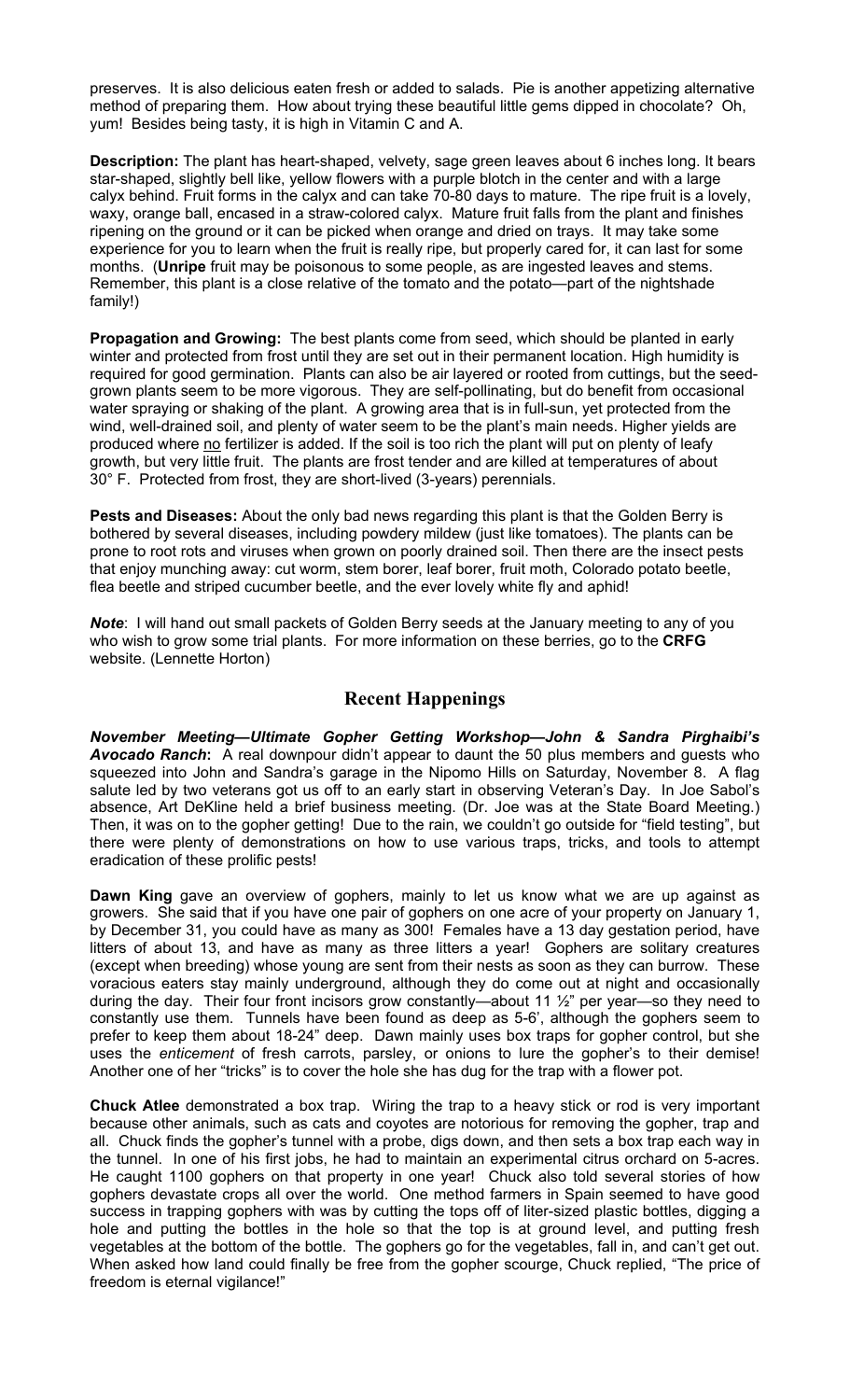**Al King** gave a serious demonstration of various kinds of box traps, as well as some rather "exotic" traps he uses when "gophers aren't responding properly" to his box traps. His favorite trap is a box style with two "killing" prongs, followed by the Santa Barbara steel box trap. He showed us how to set the traps properly and mentioned that for those dedicated trappers among us, we could go to [www.northwesttrappers.com](http://www.northwesttrappers.com/) to get the variety of traps he had! Al, too, mentioned the importance of staking your traps, as well as using little flags to help you find them.

**Bernie Horton** brought his t-bar tool and poison granules. He maintains he has had excellent results over the years in many types of soil, by baiting the gopher tunnels with poison granules. Although one can't actually get a "body count" with using poison, results are exhibited by the fact that the gopher isn't digging new tunnels or destroying plants. The same holds true for the carbon monoxide method of putting a garden hose on your car exhaust with an attachment and letting the engine run for 10-15 minutes. Bernie had brought one of the exhaust attachments and **John Pirghaibi** had one that he showed us already attached to a hose. There were several stories told about success, or lack of it, using car exhaust. Bernie and others also talked about the effectiveness of "gopher bombs" which are not poisonous gas, but rather designed to replace the oxygen in the tunnels with sulfur which suffocates the gopher/gophers in the area.

**John Pirghaibi** gave a book on controlling pests—including gophers--to the chapter for our library.

Al Kelly told us briefly of a method he **doesn't** suggest using—oxygen and propane, which blows fire down the tunnel, and sometimes out the tunnel! His gopher "bombing" caught the grass at his vineyard on fire and three fire trucks responded to put the fire out. He felt very embarrassed, but thankful that worse damage wasn't done—and really grateful to the fireman who didn't give him a ticket!

**Doug Allen** brought the eaten-off end of his prized plum tree to show the damage a gopher can do above ground. What made Doug's story even more amazing was when he showed us the hole the gopher had chewed through the 5-gallon can that the tree was planted in! Doug had been a proponent of wire cages or baskets for protecting his plants, but grew frustrated when the baskets deteriorated after only a short time in the ground. After some experimentation, he has come up with a very interesting solution to that problem—he has made concrete grids that don't deteriorate, are cost effective, and that gophers can't eat through! He may have a real winner there and a million-dollar business! Contact him for more on his innovative design.

Everyone seemed to have a "gopher story" to share and we had some good laughs. There were as many ways to kill a gopher demonstrated as there were personality types wanting to get rid of the pests! **Art DeKline** summed it all up pretty well when he said, "If you find something that works for you, go-pher it!"

Thanks again, **John and Sandra**, for being such gracious hosts!

*December Meeting, Potluck, and Plant Exchange*: (Reported by Joe Sabol) Sixty-five people gathered at the PG&E Facility off San Luis Bay Drive for this event. The meeting was called to order by co-chair, **Art DeKleine**, who introduced guest speaker, **Ellen Ruehr,** Food Program Manager at Cal Poly's Children's Center. Ellen gave an interesting and informative 12-minute illustrated talk on "Holiday Foods" and then answered many questions. She promised to give us some recipes by email. Art gave her a CRFG hat as a gift of appreciation. Thanks Ellen!

Art also agreed to provide leadership for our CRFG Chapter in the planting of several fruit trees in the Children's Center garden. (Report on this in February Newsletter.)

Then we ate! The potluck included lots of wonderful foods brought by members, with several of them explaining what that food was. Thanks to all of you for the delicious repast! There were boxes of apples and persimmons from **Art DeKleine** who encouraged members to take what they could use. Thanks again, Art!

After the meal, rootstock orders were taken for the February Meeting. The January meeting at the Crops Unit at Cal Poly was mentioned and members and guests were encouraged to bring their loppers, clippers, or pruning shears and follow the directions given by our guest pruner as we prune our Community Orchard that day!

Members were encouraged to check their membership with **Dick Pottratz** and pay their dues for the year/years ahead. (A list of members who need to pay their dues is included with this newsletter.)

**Art DeKleine** then read a nice article about **Joe Sabol**, recipient of a National FFA award presented recently in Louisville, KY. (See more on this in "Announcements.")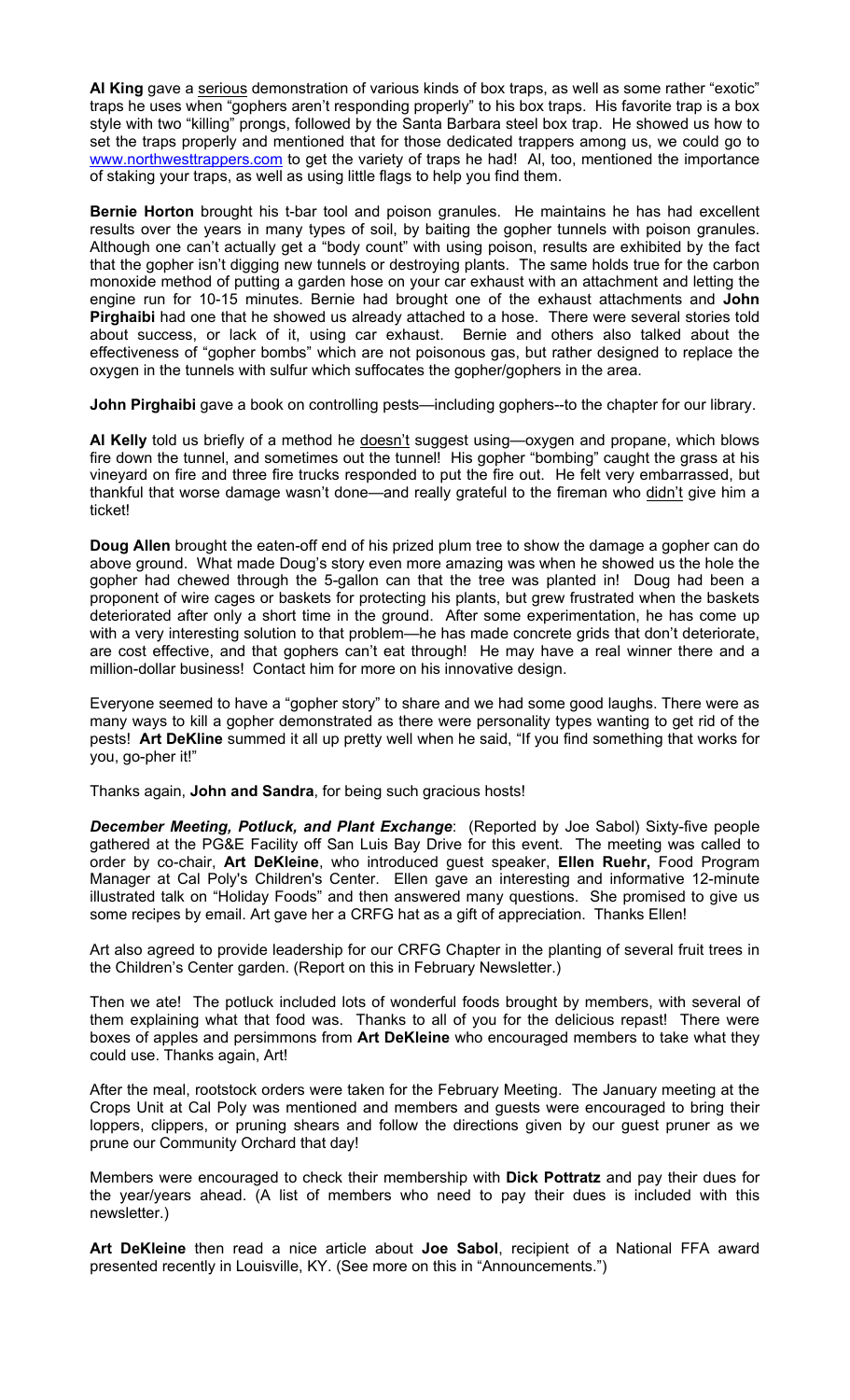**Doug Allen** gave us a short demonstration of his "concrete gopher wall" and donated a full set to the plant raffle. He also alerted us to a strawberry planter that might be available for members in the near future.

**Pet Daniels** explained the Plant Exchange where members brought their "quality fruit trees" and met the standards of the committee. She then quickly conducted the Exchange using playing cards for the order of selection.

The meeting was then adjourned so we could go outside to the Plant Raffle. **Doug Allen** (Santa) reported over \$140 was collected for this annual event. He then conducted the exciting, fast moving, and fun raffle. A big thanks to all who brought plants for this special event, especially **Robert and Carol Scott** who brought a "truckload" of high quality plants, all with holiday labels to help members and guest to know what they were selecting!

Thanks, **Marv Daniels**, for lining up the PG&E facility and for supervising the clean-up of the meeting room.



Art DeKleine and Ellen Ruehr

### **Raised Beds for Trees**  By Joe Sabol

Raised beds for vegetables and flowers have been around for a long time, as long ago as 300 BC!!! If you are planting bare root fruit trees this winter, you might consider planting them in a raised bed.

What is a raised bed? Anything that you do to increase the level of soil above the surrounding soil is a raised bed. The most basic raised bed would be a simple mound of soil. Additional steps might include some sort of structure or containment so the increased level of soil will stay that way. You might use rocks, blocks, bricks, or lumber.

Why a raised bed might be desirable? First, if you have shallow soil, a raised bed will give your tree roots an additional 6 or 8 or 12 inches of soil. Second, if your soil is poorly drained, a raised bed will drain much better than your native soil. Most fruit trees do not enjoy poorly drained soils. If your soil is rocky, steep, easily compacted or just plain "poor soil," you should consider a raised bed!!! A raised bed will warm the roots faster in the spring. And, finally, gopher control may be easier initially!!

So how do you build a raised bed? After you select your material to contain the bed, you might cultivate (dig up!) the native soil where your bed will go. Place your lumber or other containment material where your bed will be located and fill the box or circle with compost!! If you are short of compost, add any good quality soil you can, and mix thoroughly. I also like to add some sand to improve the drainage. Fill the new "container" to the brim and plant your bare root tree and water thoroughly! Stand back because this tree will start to grow, and it will thank you!!!

Other tips for planting fruit trees in a raised bed:

- 1. Water trees more frequently than you normally would. Remember, this container will drain well, and your tree will really grow!!
- 2. Consider starting your first scaffold branches 6 or 8 inches lower. This will help to keep the fruit within reach, especially if your tree is on a "standard" rootstock (non-dwarfing).
- 3. Add more compost as the bed settles this spring and mulch the top of the bed every year. This will help control the weeds as well as nourish your tree.
- 4. Put a layer of chicken wire over the native soil before you add your compost to slow those gophers down. Tree roots will grow through chicken wire.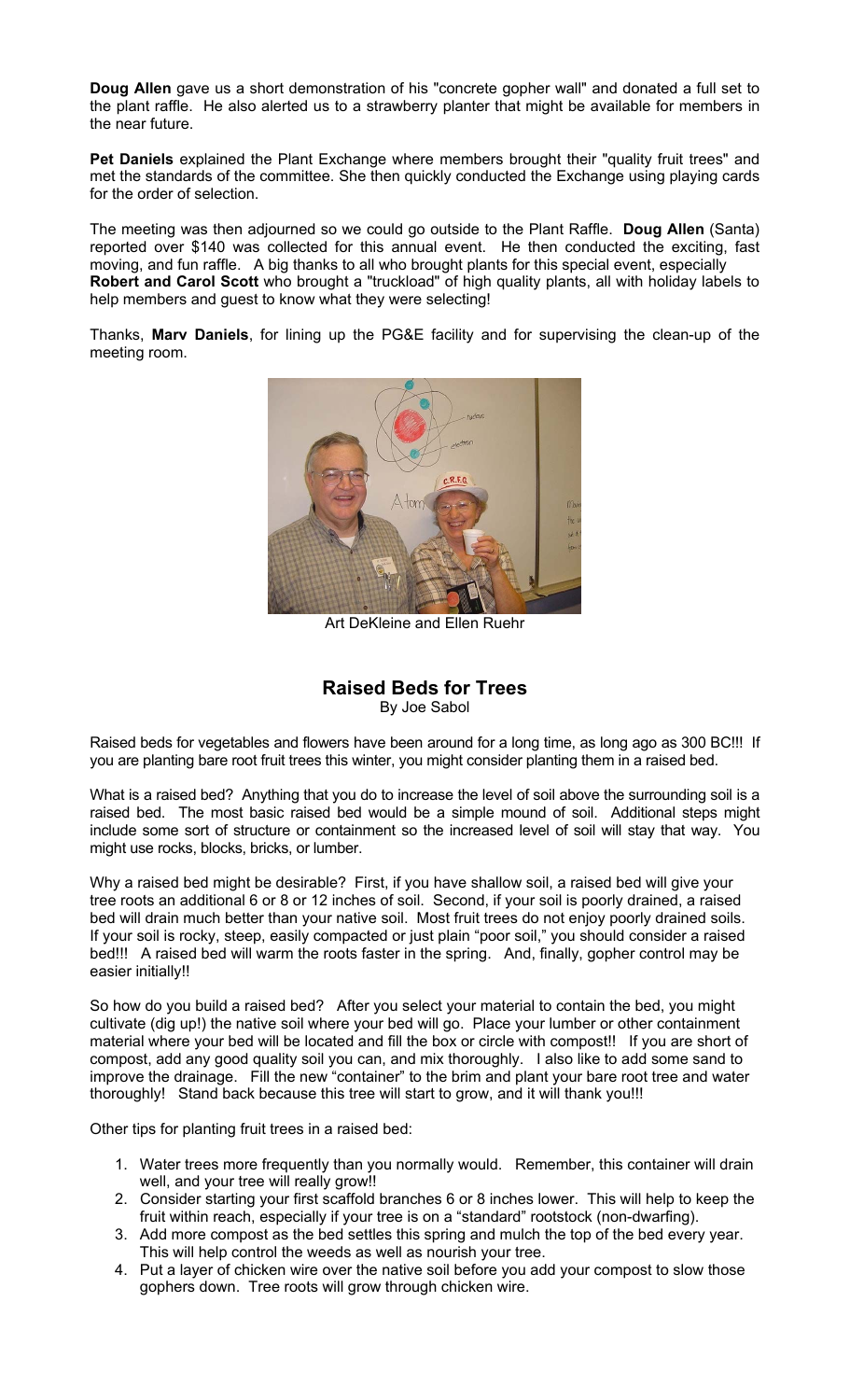- 5. When building a raised bed with lumber, be sure to use galvanized nails, screws, lag screws or bolts. I have tried several methods of fastening the lumber in my beds. I like lag screws the best.
- 6. Construction grade Redwood is probably the most readily available un-treated lumber for construction in our area. It is not cheap but will last more than 10 or 15 years.
- 7. Go to the internet, search for "raised beds" and then read the lively debate on using pressure treated wood or railroad ties for your bed container!!

# **Is Worm Poo for You?**

By Lennette Horton

An article written by George Hahn in the November/December issue of *Fruit Gardener* magazine really captured my interest. I'll admit that I might not have read the article, "Worm Castings Can Provide Insect Repellency," if I hadn't been trapped in a car for an hour with nothing else to read while I waited for my grand-daughter at her gymnastics class. Once I had read it, though, I kept thinking about it and even went on an internet search to learn more about worm castings.

If you are a member of our State organization, you will have the *Fruit Gardener* magazine and you can read all the technical details there of George's research or you can go on-line to [www.wormgold.com](http://www.wormgold.com/) to learn more about what makes worm castings work as an insect repellent. You'll read words there like "chitin-degrading organisms" and learn how many cfu/dwg the castings had, and a whole lot more stuff I don't pretend to understand. Basically, worm castings have a high degree of chitinase, which whiteflies and other insects find repellent. So they leave! And, what I want to tell you is that it does work!

My own un-scientific experiment began because I've been plagued by whitefly and aphids. I used to live in a part of California where it got cold enough in the winter to kill off any of those pests that might have gotten a foothold on my plants, but there were also some plants I couldn't grow at that elevation, in particular, fuchsias. Thirteen years ago, when we moved to Pismo Beach with its mild climate, I went crazy buying fuchsias. Then I found out about whiteflies! After trying all the soaps and sprays on the market, to no avail, I simply gave up on attempting to grow fuchsias.

This past June, we moved to our current home in Nipomo. There were some lovely hibiscus plants, roses, and citrus trees in the yard, but it wasn't long before I realized they were infested with aphids and whitefly, plus black mold. Again, I tried a few of the milder remedies, which barely made a dent in the population. Not wanting to cause any harm to the hummingbirds and butterflies I was working to attract, I was about at my wit's end over what to do. Then I read the article on "worm poo" with the amazing assertion that a completely non-toxic, non-smelly, and very plantbeneficial product could rid infected plants of whitefly and aphids!

I found that the product, **Wormgold**, could be purchased by the bag locally at Miner's Hardware, or at Farm Supply. After buying two bags at Miner's, I took them home and spread them an inch thick (suggested for insect repellency) around two of my potted hibiscus plants. Experimentation by others suggested it would take about three weeks to a month for all the infestation to be gone, but my plants were free of insects in about two weeks! Not only that, they look great, thanks to the fertilization properties of the castings. I'm sold! However, I have so many plants to cover that I want to spray them with the liquid **Wormgold** and plan to contact Jim Davis of Tracy, California at [jdavis@davisgp.com](mailto:jdavis@davisgp.com) who is a distributor of the liquid. (Spray is the preferred method of treating commercial crops, especially orchards and vineyards.) Does this remedy sound too good to be true? I thought so, but now I'm convinced. Give it a try yourself!

# **State of the State**

#### **NOVEMBER 8 CRFG STATE BOARD MEETING**:

1. Treasurer's Report. Our new publisher will save us a projected \$12,400 next year. Still, using May 2003 figures for estimated expenses, next year there is a predicted shortfall of about \$10,000 for a rather bare bones budget. A CRFG dues change was proposed to cover this. You will see more about this in the next Fruit Gardener.

2. The CRFG Festival of Fruit will be held at Cal Poly Pomona, hosted by the Los Angeles Chapter, June 18, 19, and 20, 2004. This is the "Year of the Berry". Registration forms have already been sent to chapter chairs.

3. More than half of all the CRFG members are not associated with local chapters. They do not attend or participate in any "local activities" for a variety of reasons, the biggest one being that they do not live near a chapter. There are even 130 foreign members.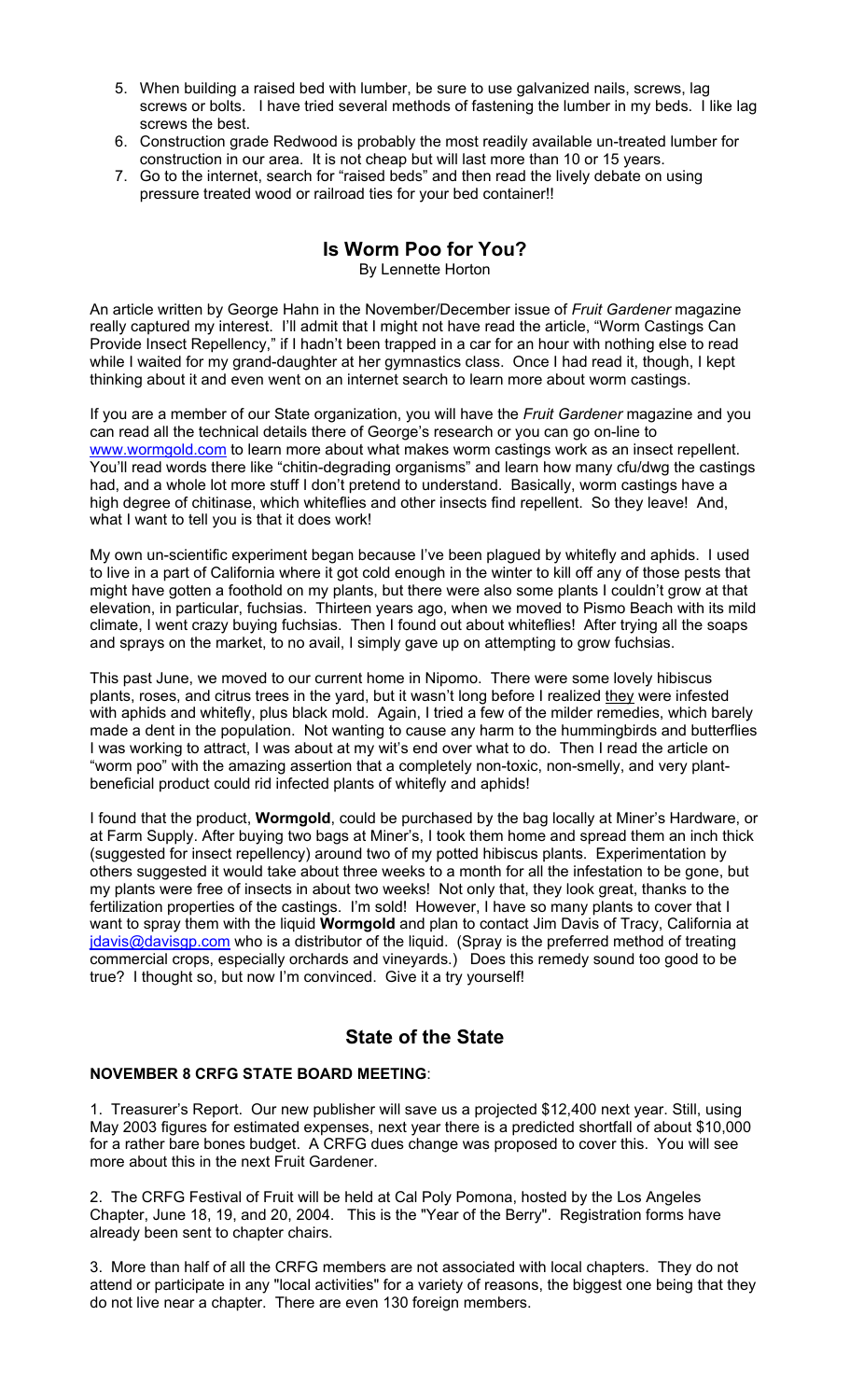4. There will be a MAJOR plant sale to benefit CRFG at the Huntington Library and Gardens on May 8 and 9 (Mother's Day). Profit from plants we sell will be split between CRFG and the Huntington. David Maislen, Board Member, and new resident of the Central Coast, is the lead person on this. We may sell 600 or 700 plants at this sale, which is open to the public. The trees will come mostly from commercial nurseries, and some from CRFG members/chapters. (Since David has now moved away from the South Coast Basin he is looking for someone closer to the Huntington to take the lead. Contact him at 805-474-4010, or at: [dmaislen@charter.net](mailto:dmaislen@charter.net)

5. Candidates for Election to the Board. Nominations are always welcome for new Directors, and Chapter Chairs are asked to give this special attention. Several individuals were recommended at the meeting, and Katie Wong subsequently agreed to run. She is the only candidate not now on the Board. The slate is now as follows: Sven Merten, 3 years; Charles Allen, 3 years; James Bathgate, 3 years; Herb Lee, 3 years; David Maislen, 2 years; Robert Vieth, 2 years; Katie Wong, 2 years.

After lunch there was a brainstorming session. Topics raised were:

1. Goods ordered from Amazon.com through the CRFG website earn us a small amount. It would be good to promote use of this option.

 2. Goals for CRFG: Increase Membership! This was the only major goal discussed, and there seemed to be agreement that it was a worthy one not only for raising money, but also for the health of CRFG.

Back Issues Incentive: One chapter has a number of Fruit Gardener back issues, and new members are given a free copy of their choice as an incentive to join.

 Two Years of Membership for the Price of One. This was proposed only for chapter members who are not yet CRFG members, and only for next January. Hopefully, many would become long-term members. Herb Lee, as President, has the option of implementing this proposal, and may do so.

3. Name change for CRFG, Inc. There was quite a bit of discussion of this proposal. The primary argument in favor was that the California in the name might be inhibiting formation of new chapters outside California.

### **Announcements**

**Join the State Association:** Many of our chapter members are also members of the State association and those who aren't should consider joining. With state membership you receive a wonderful color magazine (*Fruit Gardener*) filled with all sorts of great articles, news, chapter activities and contacts. Yearly dues are \$30 as of January 2004. However, there is a **special 2 years for 1 price** for paid members of local chapters if you join in January. Applications are available from Joe Sabol.

**Check out the Central Coast CRFG Website**: If you haven't done so, visit our chapter website—it's great! Go to [www.kcbx.net/~crfgslo/index.htm](http://www.kcbx.net/~crfgslo/index.htm)

**Welcome New Members:** Britton, Glenn A.; Darway, Chris A.; Fickes, James T.; Griffin, Mella; Lee, Alexandra; Pilj, Susan; Skinner, Mark; Snow, Darrell and Gloria; Zachary, Eileen.

**Local Chapter Fees Due in January** (If your name is on this list, please send your check for **\$6** to **CRFG** Treasurer, 2430 Leona Avenue, SLO, CA 93401): Ahearn, Sandy; Alberts, Evelyn; Ananda, Shachi; Aubuchon, Gary; Blakey, Ronald; Blayney, Tammy; Byrd, Tom; Cardoza, Mary; Carter, Dr. Lark; Cordes, Reo; DeVries, Dorothy; Earl, Larry; Eberhardt, Roger & Kathleen; Francis, Hunter; Freeling, Bill & Mary Ann; Frey, Norma; Frisch, Harold; Furtick, Bill & Anne; Galbraith, Brian & Cathy; Green, Charlotte; Gurney, David; Hauss, Linda; Henderson, Kay, Hoh, Mei; Hollis, Larry; Jamison, Mary; Johnson, Steve; Keck, Stanton; Malatesta, Joe; Metz, Mike & Joan; Meyer, Father Albert; Middlecamp, Betty; Muran, Tom; Nishida, Ronald; Odenbrett, Rev. Stephen; Openshaw, Dale; Pellemeier, Sheree; Philbin, D. K.; Rego, Liesa; Robbins, Gabrielle; Rose, Eric L.; Ross, George; Ruskey, Jay; Russ, Harold & Marie; Sabol, Joe; Santoyo, Larry; Scarbouough, Eunice W.; Schober, Patti A.; Seeley, Linda; Selkirk, Shirley; Shaw, George F.; Shimamoto, Mrs. Elsie; Shirakata, Norm & Loren; Smith, Kent D.; Tuchinsky, Hal; Walcher, Mary M.; Weaver, Jenny; Wiggin, Margaret.

**Dr. Joe Sabol Receives National FFA Honor**: At its recent convention in Louisville, KY, Calpoly Agriculture Education and Communication Professor Emeritus, Joe Sabol, received the VIP Commendation for his significant contributions to supporting the Future Farmers of America and its programs. This is the most prestigious award given by the FFA! Good job, Joe!